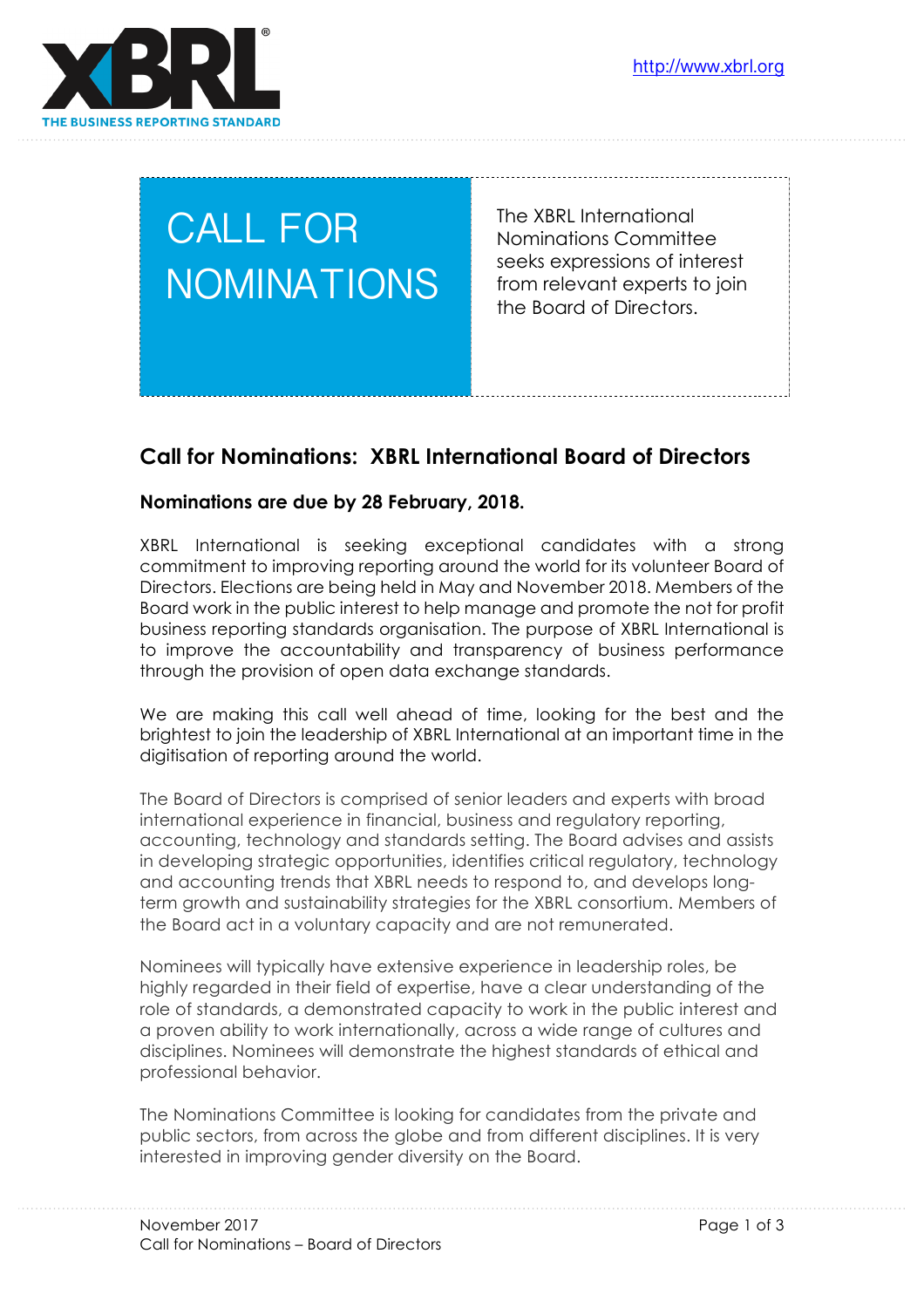

### **Eligibility**

Interested individuals need to either:

- Work for an organisation that is a member of an XBRL International Jurisdiction, to fill Jurisdictional vacancies; *and/or*
- Work for an organisation that is a Direct Member or Sustaining Partner of XBRL International to fill Direct Member vacancies; *or*
- Be leaders in their field with a strong affinity or connection with XBRL whether or not they are members, to fill At Large vacancies.

During the course of 2018, there will be up to 6 vacancies on the XBRL International Board, across all categories of representation. The Nominations Committee will interview candidates and recommend relevant nominees to be included on ballots to be voted on by the Member Assembly at meetings in May 2018 and at the XBRL International AGM in November 2018.

## **Candidate Statement**

Candidates should prepare a succinct candidate statement that specifically addresses the following topics:

- 1. Experience and involvement with XBRL International if any or related standards organisations as relevant.
- 2. Experience and involvement with any specific XBRL activities, initiatives or projects.
- 3. Experience and exposure to implementing XBRL technology.
- 4. Special skills or experience the candidate will bring to the XII Board.
- 5. The candidate's key motivations to join the XII Board.
- 6. Confirmation that the candidate will have sufficient time and, if appropriate, employer support to be an XII Board member.

Individuals may nominate themselves but the Nominations Committee will also be pleased to accept nominations of individuals from other people.

The key dates to bear in mind are as follows:

- November 2017 Nominations window opens and the Nominations Committee will commence arranging interviews.
- 28<sup>th</sup> February 2018, Nominations window closes.
- March & April 2018 Interviews will be concluded.

Depending on the nominations received, the Nominations Committee may decide to call for additional candidates prior to the November Member Assembly.